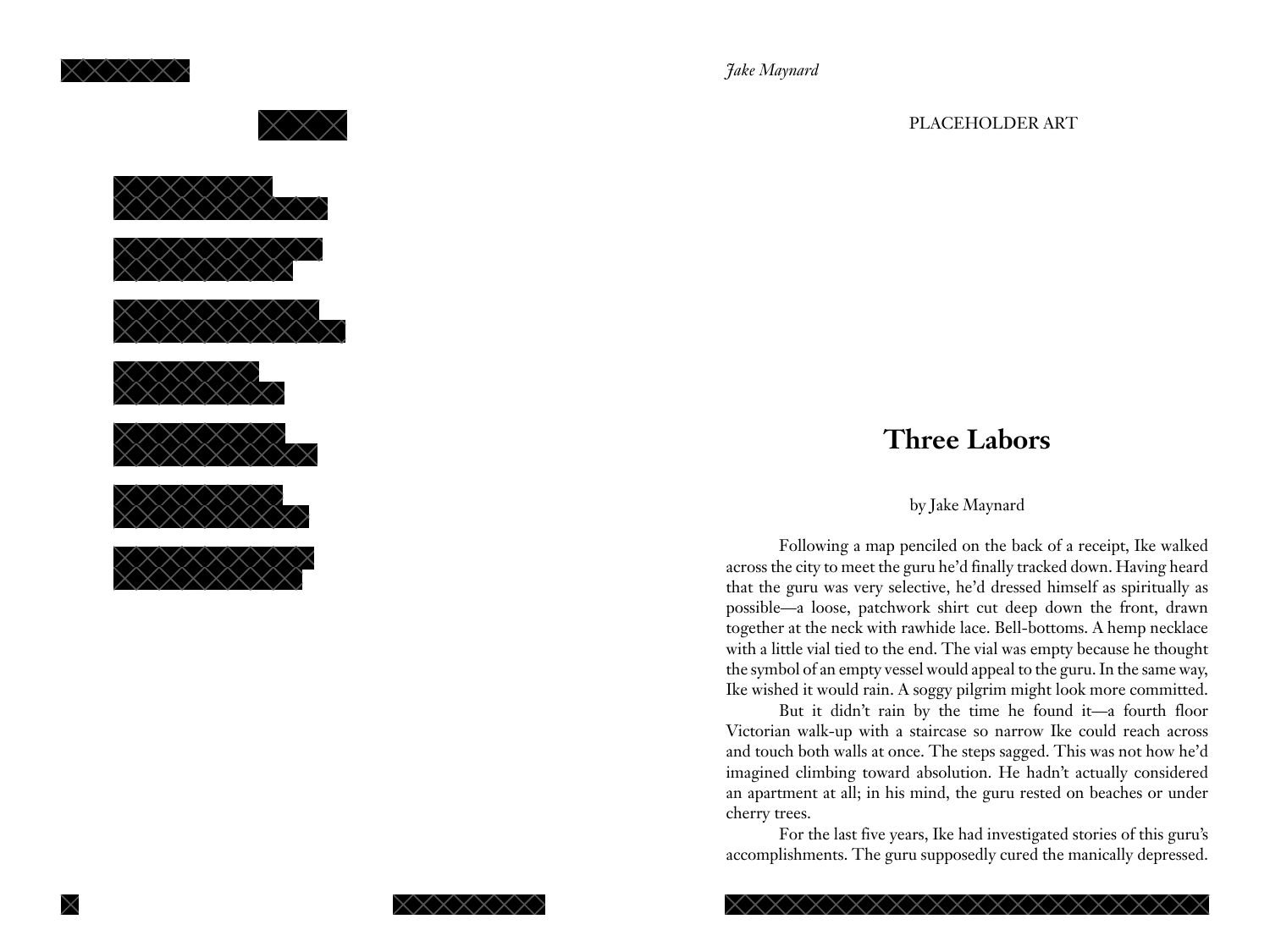The shell-shocked. Drunks, junkies. Celebrities, killers, victims. You name it. Someone always knew someone who'd been transformed, but Ike had never met any of the guru's pupils firsthand.

Ike thought the guru should be wearing linen robes, but the man answered the door in faded blue jeans and a canvas button-up. He was white, paler than Ike from lack of sun. They looked a lot alike. The same brown curls, the same svelte lips. But the guru was too symmetrical, almost uncanny. He didn't share Ike's sun-pitted temples, his twice-broke nose.

"I am Ike," Ike said, stammering.

"You took an awfully long time getting here."

The guru looked him up and down, approved, and welcomed him into the apartment. The place was odd-shaped, its many doors bedazzled with bead curtains. Spider plants hung over each of the arched windows, stretching for the sun. The carpet below was a tacky orange, so shaggy that Ike imagined mowing it as the two sat down opposite one another in the living room. A coffee table fashioned from the crosscut of a huge redwood tree was between them, a copy of *Rolling Stone* sitting on top.

"Some tree," Ike said, running his hand over the varnished rings.

"Like trees, do you?" The guru asked, disinterested.

 "I work at a sawmill. Or, I did. It has to be eight or nine years ago now."

"Please, Ike. No backstory."

A spicy smell was gliding in from the kitchen. Ike hadn't eaten a real meal in days.

"Anyway," the guru said, "what it is that you seek?"

"Forgiveness, or absolution."

"Well which is it?"

"Either."

"Please, Ike. Use specific language in my home."

"Forgiveness. I need forgiveness. You have no idea how much I need it."

"I don't, nor do I want to. But forgiveness *is* my specialty. It's quite simple. You do exactly as I say, no wavering. You complete three labors. Then, at the end, either you are forgiven or you are not."

"And if it doesn't work?"

The guru clicked his tongue. "You're already off to a poor start here, Ike."

"Don't you want to know what I've done?"

"Who is to say that I don't?"

"I really feel like I should tell you, because, what if it's unforgivable?"

"I do this almost every day, Ike. You want what they all want. Whatever you did, whoever you are, or were—it's not that special. You're just another story to me."

The guru picked lint from his shirt and flicked it into the carpet. "Don't try to think too hard about this, Ike. There will be plenty of time for that later. For now, you have your first labor."

"Can I ask two questions first?"

The guru shrugged, nodded.

"What do I call you?"

"You don't."

"And about payment?"

"Payment!" A hard grin rose on the guru's face. He was frustrated, and it showed. Ike felt reassured by his reaction, a little sign of humanity.

"Look," the guru said, snapping his fingers. "From here on, you only *do*. First, you will go up into the mountains, near Mt. Desolation. And you will spend seven days there, and you will drink only water and eat only huckleberries. And you will sleep on rocks. And at night, when you get cold, you will lift rocks and set them back down again until you are warm."

He stopped and waited for Ike to make eye contact before continuing. "And then, on the seventh day, you will catch lightning. And you will bring it back to me."

> Ike raised a finger, squinted, and said, "that's a metaphor, right?" "You're not as dumb as you look. Now go."

 "How will you know if I follow the rules?" Ike asked, standing and fingering the vial around his neck.

"Maybe you are as dumb as you look. Get."

Ike walked to the door and stood at the threshold, looking back at the guru as if for encouragement. He watched the guru pull a small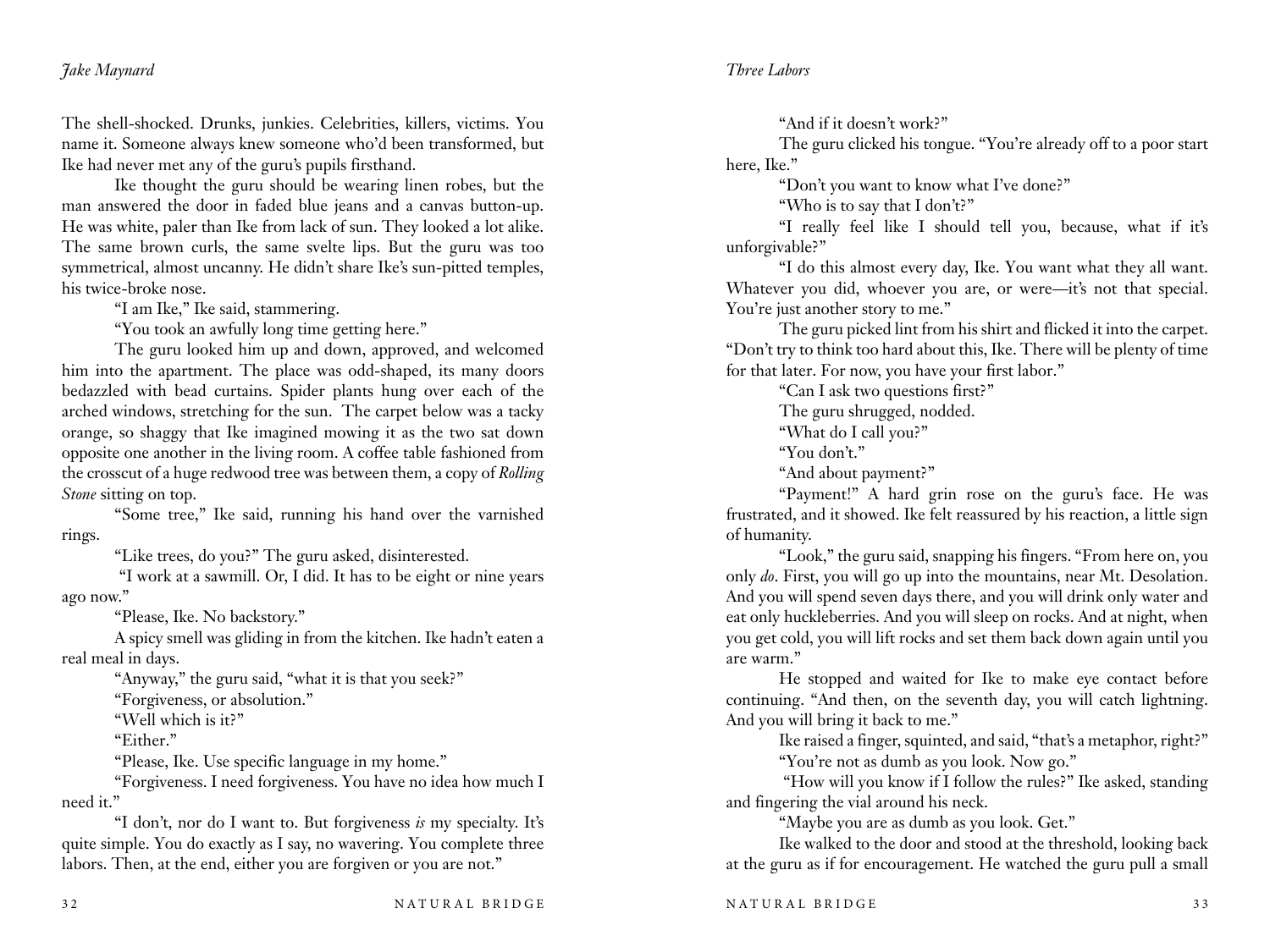clipboard from the end table drawer and begin writing notes.

Nine days later Ike returned, covered in sand and filth. His skin was chapped by sun and wind; his bottom lip was split like an overripe tomato. His clothes were torn. The vial around his neck was filled with sand. His left hand was wrapped with a tube-sock leeching brown blood.

The guru answered the door with alarm in his eyes.

"Jesus Christ, Ike. Did you come straight here?"

"Where else would I go," he said. And with that, he fainted and fell headlong over the threshold.

When he awoke, he found himself on a bamboo mat. His body was clean, dressed in fresh underwear. The wound on his palm, earned while lifting a boulder, had been bandaged.

The room was dark, cool, and quiet. It smelled as if something was in bloom. Chimes chimed softly. Again he slept, awaking hours later confused and sore. A pitcher of water sat beside him, next to crisply folded blue jeans and a canvas shirt. He drank, dressed, and left the room to find himself in the guru's apartment.

"Come, sit," the guru said. "Sit and eat and tell me what you know." On the coffee table, a tray steamed—rice and beans, half a grapefruit, black coffee.

Ike sat and explained. There'd been moments in the wilderness that had felt profound. Others had felt plain stupid. On the fifth night, while a storm fumed in the distance, he thought he could feel forgiveness coming but it turned out to be the static in the air. Now, nothing made sense. All he knew was that he had to pee but was too afraid to ask to use the restroom.

"Whose forgiveness do you seek?" the guru asked.

"My own. God's. My family's. I don't know."

"Good, very good."

"I already knew that. Or knew that I didn't know."

"To be certain of uncertainty is certainty, Ike."

Ike was too tired for paradox. He could never stand grapefruit, its bitter tang and sticky labor, but he ate it anyway. A penance. He'd staked it all on this guru. He had no money, no future, nothing but a full bladder.

An awkward minute passed. Quiet. When it was clear the guru was not going to speak, Ike mustered the courage to talk.

"Can I ask you—really ask you—what the point of that was?"

"If you need to ask, you don't deserve to know."

Ike felt like a valve inside of him was slowly being turned open.

"Well, let's not waste any more time here," the guru said. "You've had your rest and your meal and you're young and fit." The guru lifted his arms, exaggeratedly, and flexed. "Let's get you going on your second labor."

He disappeared through a door off the living rom and returned with a bulging green duffle.

"Why are you weeping?" the guru asked.

"I need to use the bathroom."

"No."

He handed Ike the duffle. "Rope," he said. "To climb." He mimicked a man climbing a rope. "Go north to the Redwoods. Or South to the Sequoias. I could care less. Or, I couldn't care less. Whichever."

"Okay."

 "Climb high up into a tree. A hundred feet, at least. Climb and sit there for seven days, and then return. Because I like you, Ike, I have decided to give you some food. Consider yourself lucky."

He then gave Ike a paper bag full of grapefruit and raw carrots and hurried him into the hall. Ike wanted to object, but he couldn't think of anything to say.

Ten days later Ike returned emaciated. His clothes hung tattered, and his arms were shellacked with pine pitch. He barely had the strength to rap his knuckles on the door. He staggered like a drunk and his eyes struggled to focus.

"Come in, come in, old friend," the guru said. He was dressed the same as always. An empty burlap coffee sack flopped in his hand.

Ike entered, still unforgiven.

"Before we talk, I want to show you something," the guru said, more animated than usual. He led Ike across the living room to a painting that Ike had never noticed before. On the canvas, a bearded giant held a corpse in his hands. The corpse's head had been bitten off. The bloody nub of an arm flailed near the giant's mouth. All of it was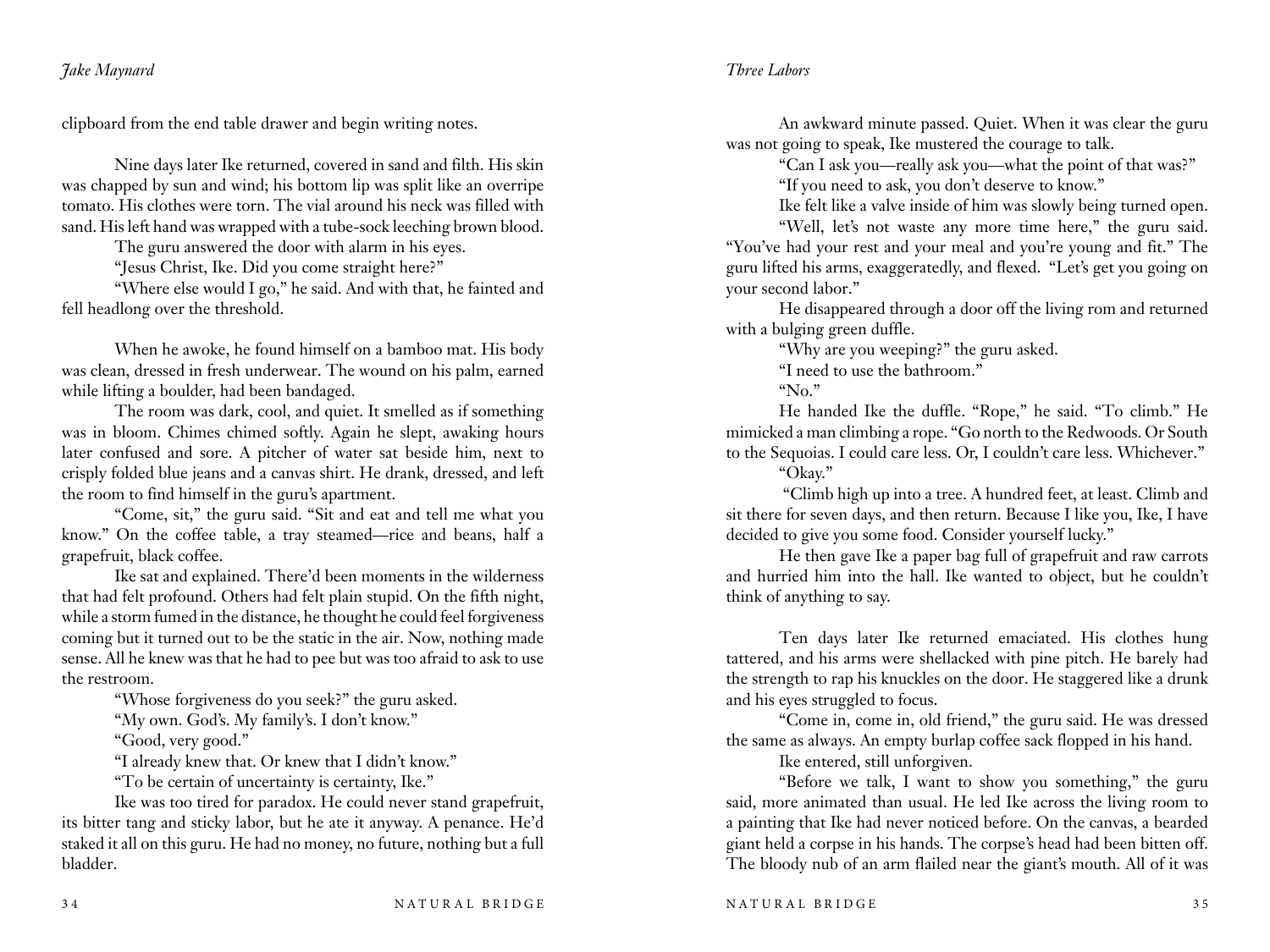rendered in long, clotted brush strokes.

There was a panic in the giant's eyes. But still it ate. Ike moved closer.

"It's *Saturn*," the guru said. "Goya's *Saturn Devouring His Son*. Like the myth."

Ike's legs wobbled below him. The guru spoke excitedly, a warble in his voice. "Goya, you know, didn't believe in reading—just painting and conversation. He went deaf from the lead in his own paint!"

Ike nodded, wondering why everything had to be such a goddamned riddle.

"Goya supposedly hid a message in the giant's left eye." Ike leaned closer, and the next thing he knew the sack was over his head and drawn shut. He flailed, gasping, seeing the world only through the pinholes of light poking through. He screamed, swung his fists wildly. He ran headlong into the sofa and flipped over onto his face.

"This is labor number three," the guru said, "and it'll be easier for both of us if you just calm the hell down."

Ike hollered, punching empty air and scrambled to his feet. The blurred shape of the guru moved toward him, quick, cat-like, juking side-to-side as it came. Then, a sharp crack on the side of the head. Ike lost all sense of up and down.

He came to with a throbbing headache and blood crusted in his hair. The sack was gone. His eyes opened to blackness and a pain like a blanket of quills.

"Hello?" he whispered, his own voice a siren in his ears.

"Sorry for the crack in the head, friend." The guru sounded distant. "But you just wouldn't listen."

Quiet.

Then, "Here we are—the third labor. You have twelve hours to forgive yourself for what you've done. Twelve hours for you to define forgiveness, and for you to apply it. If you do not, I am literally going to murder you."

For some reason he couldn't understand, Ike began to laugh.

"I may shoot you. I may poison you with chlorine gas. I might just allow you to dehydrate, or maybe I'll give you a whole bottle of sleeping pills so you can do it yourself. Hell, Ike, I might even come in there and smother you when you're too weak to fight back."

Ike thought of the rumors he'd picked up over the years. He'd never met a pupil firsthand. Was this why he never found the forgiven? Were they any? Maybe, Ike decided. Maybe he was dealing with a certifiable psychopath—Oh well.

Lying there wrapped in a wool blanket, Ike washed in and out of consciousness, concussed, while the guru counted down. Eleven hours. Ten hours. Nine hours. Eight. Ike let it come. At hour seven he spoke quietly to the wooly darkness. "In the tree, you know, something strange happened."

"What's that?" the wooly darkness answered.

"At first, I would rope myself to the tree at night to sleep. But, on the third day I forgot. When I woke up I looked down at the ground and I could see my body down there, broken on the rocks."

"Go on."

"Eventually I just kind of accepted it, that my body was down there, crumpled and dead, and also up there with me at the same time." "Okay."

"And when I ate, I could see right into myself. The bites of carrot sliding into my stomach. I was like frosted glass. I could see inside, but only a little."

The guru laughed. A deep belly laugh that covered Ike like alcohol.

"Isn't that what you wanted?"

"Not at all, Ike. Not in the slightest. Looking *in* is not remotely the point. We don't do talk therapy here."

Eventually Ike's eyes adjusted to the darkness. He could see the faint threads of yellow light outlining a door. It was a windowless room. The desert, the forest, and now a windowless room. The guru was far from subtle, Ike thought, as he traced the room's perimeter, just a few steps each way. No cracks, no escape. He focused what little energy he had at that door. He grabbed the knob and lifted with all of his strength.

He shouldered it.

He punched it and elbowed it until a fierce electric pain surged through him.